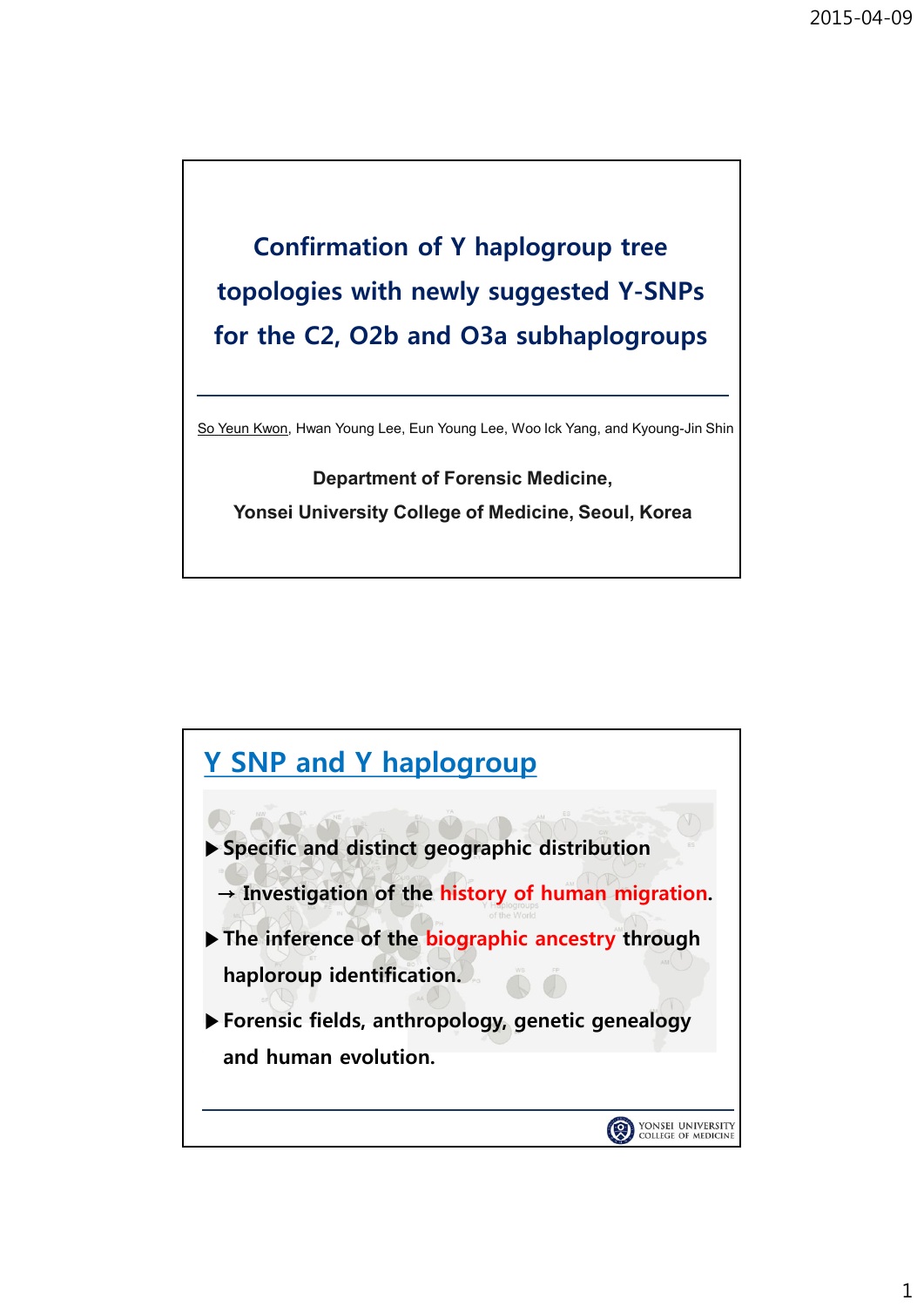| Resource                                                             |                                                                                                                                                                                                                                                                                                                                                                                                                  | Karafet et al.<br>M01, PBT<br>MAIL MISS, PAS, PA                                                                                                                       | Malor reams concel<br>The newly discovered P59 polymer                                                                                                                                                                                                                                                                                                                                                                                                                                                                                                |
|----------------------------------------------------------------------|------------------------------------------------------------------------------------------------------------------------------------------------------------------------------------------------------------------------------------------------------------------------------------------------------------------------------------------------------------------------------------------------------------------|------------------------------------------------------------------------------------------------------------------------------------------------------------------------|-------------------------------------------------------------------------------------------------------------------------------------------------------------------------------------------------------------------------------------------------------------------------------------------------------------------------------------------------------------------------------------------------------------------------------------------------------------------------------------------------------------------------------------------------------|
| resolution of the human Y chromosomal<br>haplogroup tree             | New binary polymorphisms reshape and increase                                                                                                                                                                                                                                                                                                                                                                    | ARMONS (POSS, MOSS, PS44, PTS3, PT45, PT42, PT4<br>M124 (el)<br><b>PEL FIG</b><br>ANGEL SMOK<br>m<br>F254                                                              | photon that Autour the D1 beans'l conven-<br>in Mainland Asia, specifically in Tibet,<br>the Altai, and More<br>The N3 mutation (Dang et al. 2004) was<br>not incorporated into the new tree be-<br>cause of uncertainty in its phylogenetic<br>position<br>Clade E<br>group E is now defined by 18 ma                                                                                                                                                                                                                                                |
| Tati:<br><b>REPORT</b><br>Poto                                       |                                                                                                                                                                                                                                                                                                                                                                                                                  |                                                                                                                                                                        | 15 (SRT and MS6, P29, P150, P152, P153, P153,<br>F171, F172, P173, F174, F175, and<br>mantal Fig. 5). There are a<br>of All<br><b>Importing sites that mark</b><br>pen vetilisin thiis clade, communed                                                                                                                                                                                                                                                                                                                                                |
| Bloker<br>Diversity in Africa<br>and Rosaria Scozzari <sup>1,*</sup> | A Revised Root for the Human Y Chromosomal<br>Phylogenetic Tree: The Origin of Patrilineal<br>Fulvio Cruciani, <sup>1,*</sup> Beniamino Trombetta, <sup>1</sup> Andrea Massaia, <sup>1</sup> Giovanni Destro-Bisol, <sup>2,3</sup> Daniele Sellitto, <sup>4</sup><br><b>OPEN C ACCESS Freely available online</b>                                                                                                |                                                                                                                                                                        | chromosoma clades. These nots<br>hinma define 56 distance hap<br>which can be found at high<br>to Africa, at modes<br>tes in the Middle East and wasth.<br>one and with occasional cover<br>in Control and South Ave (Ham-<br>it al. 1998- Underhill at al. 2001-<br>ani at al. 2002; lobbing and Tyter-<br>2003 - Samiroo et al. 2004 - Siana a<br>32, haplogroup E was characterized<br>ree basal benechen L-MI3 (LD, E.<br>12), and E-P2 (E3). The newly dis-<br>of subvey-solutors PL47 equation<br>this clade<br><b>OPLOS</b><br><b>M75 (E2)</b> |
|                                                                      | Molecular Dissection of the Basal Clades in the Human<br>Y Chromosome Phylogenetic Tree                                                                                                                                                                                                                                                                                                                          |                                                                                                                                                                        | <b>K. With E.</b><br><b>M. E-M33</b><br>new poly<br>center do<br><b>Britain</b> cross<br>6. 8", was<br>Mca. Han<br>ridate da<br>in was de-<br>(113.11)<br><b>B. E-M155</b>                                                                                                                                                                                                                                                                                                                                                                            |
|                                                                      | Rosaria Scozzari <sup>1</sup> , Andrea Massaia <sup>1</sup> , Eugenia D'Atanasio <sup>1</sup> , Natalie M. Myres <sup>2,3</sup> , Ugo A. Perego <sup>2,4</sup> ,<br>Beniamino Trombetta <sup>1</sup> , Fulvio Cruciani <sup>1</sup> *<br>1 Dipartimento di Biologia e Biotecnologie "Charles Darwin", Sapienza Università di Roma, Rome, Italy, 2 Sorenson Molecular Genealogy Foundation, Salt Lake City, Utah, | United States of America, 3 AncestryDNA, Provo, Utah, United States of America, 4 Dipartimento di Biologia e Biotecnologie "Lazzaro Spallanzani", Università di Pavia, | unica (Un-<br>représions le<br>$15$ (\$3515)<br>well an six<br>have also<br>(1d), E-V6                                                                                                                                                                                                                                                                                                                                                                                                                                                                |

|                                                                                                                                                                         | <b>Y</b> haplogroup in East Asia<br>Am. J. Hum. Genet. 77:408-419, 2005                                                                                                                                                                                                                                                                                                                                                    |
|-------------------------------------------------------------------------------------------------------------------------------------------------------------------------|----------------------------------------------------------------------------------------------------------------------------------------------------------------------------------------------------------------------------------------------------------------------------------------------------------------------------------------------------------------------------------------------------------------------------|
| Haplogroup O3-M122<br>Ranajit Chakraborty, <sup>7</sup> Li Jin, <sup>4,7</sup> and Bing Su <sup>1,2,7</sup>                                                             | Y-Chromosome Evidence of Southern Origin of the East Asian–Specific<br>Hong Shi, <sup>1,2,6</sup> Yong-li Dong, <sup>3</sup> Bo Wen, <sup>4</sup> Chun-Jie Xiao, <sup>3</sup> Peter A. Underhill, <sup>5</sup> Pei-dong Shen, <sup>5</sup>                                                                                                                                                                                 |
| 'Key Laborat<br>Academy of<br>Kunming, Ch<br>University, S<br>and 'Center<br><b>SHORT REPORT</b><br><b>P164 and PK4</b><br>Shi Yan*,1,2, Chuan-Chao Wang <sup>1</sup> , | European Journal of Human Genetics (2011) 19, 1013-1015<br>npg<br>C 2011 Macmillan Publishers Limited All rights reserved 1018-4813/11<br>www.nature.com/eihg<br>An updated tree of Y-chromosome Haplogroup O<br>and revised phylogenetic positions of mutations<br>Journal of Human Genetics (2013) 58, 195-201<br>œ<br>c 2013 The Japan Society of Human Genetics All rights reserved 1434-5161/13<br>www.nature.com/ihg |
|                                                                                                                                                                         | <b>ORIGINAL ARTICLE</b><br>Assignment of Y-chromosomal SNPs found in<br>Japanese population to Y-chromosomal haplogroup<br>tree<br>Sae Naitoh <sup>1</sup> , Iku Kasahara-Nonaka <sup>1</sup> , Kiyoshi Minaguchi <sup>1</sup> and Phrabhakaran Nambiar <sup>2</sup>                                                                                                                                                       |
|                                                                                                                                                                         | YONSEI UNIVERSITY<br>COLLEGE OF MEDICINE                                                                                                                                                                                                                                                                                                                                                                                   |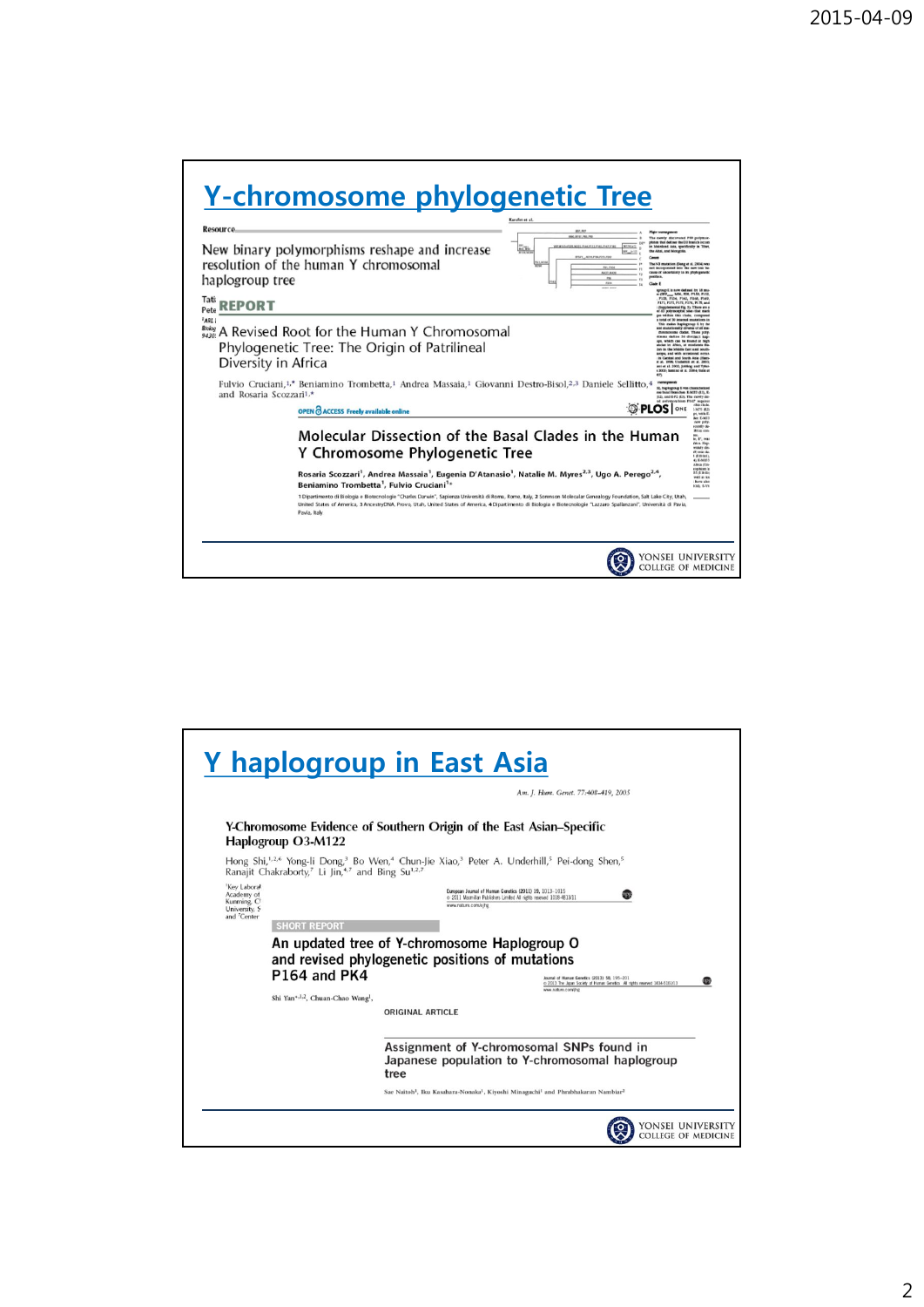

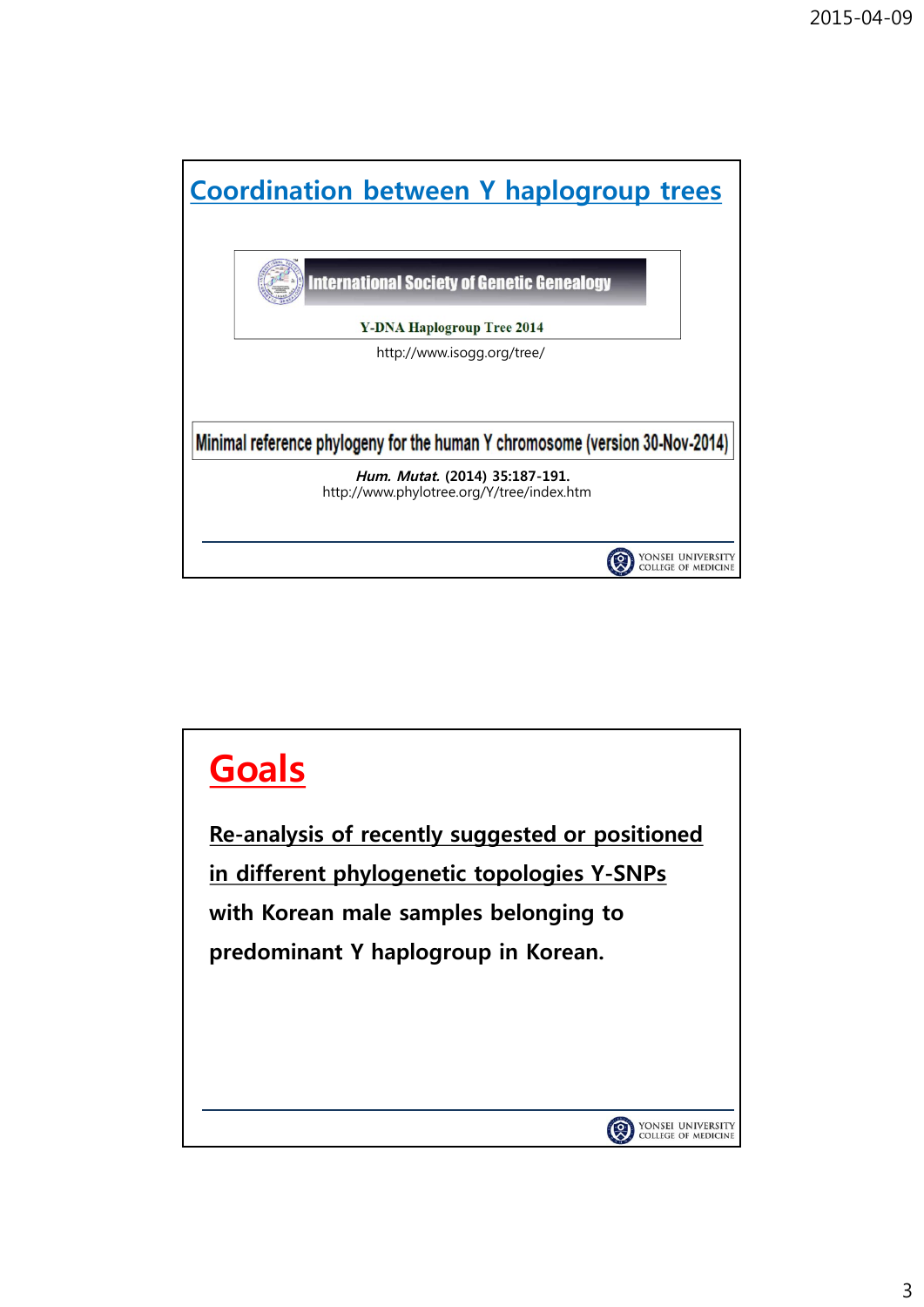

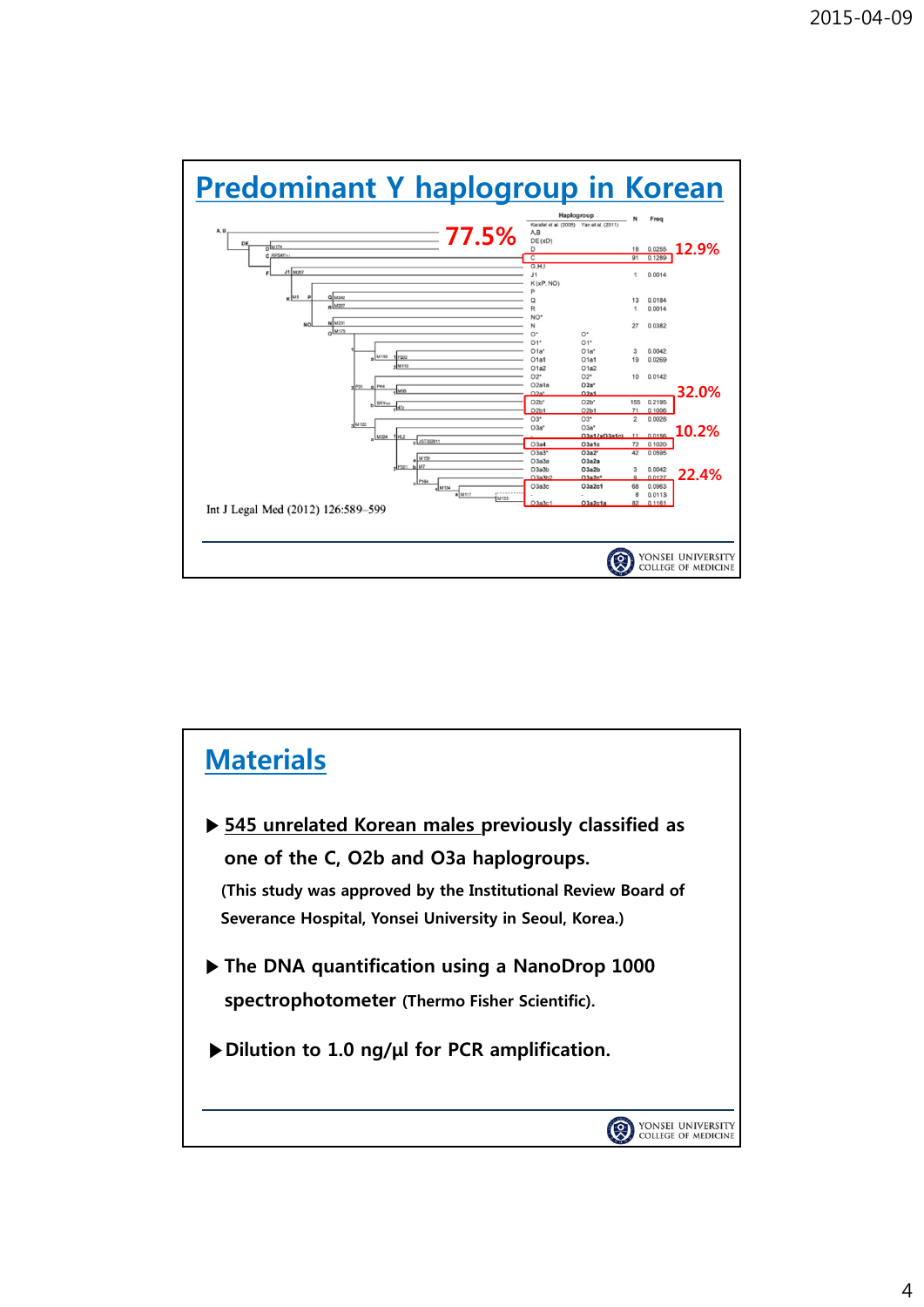

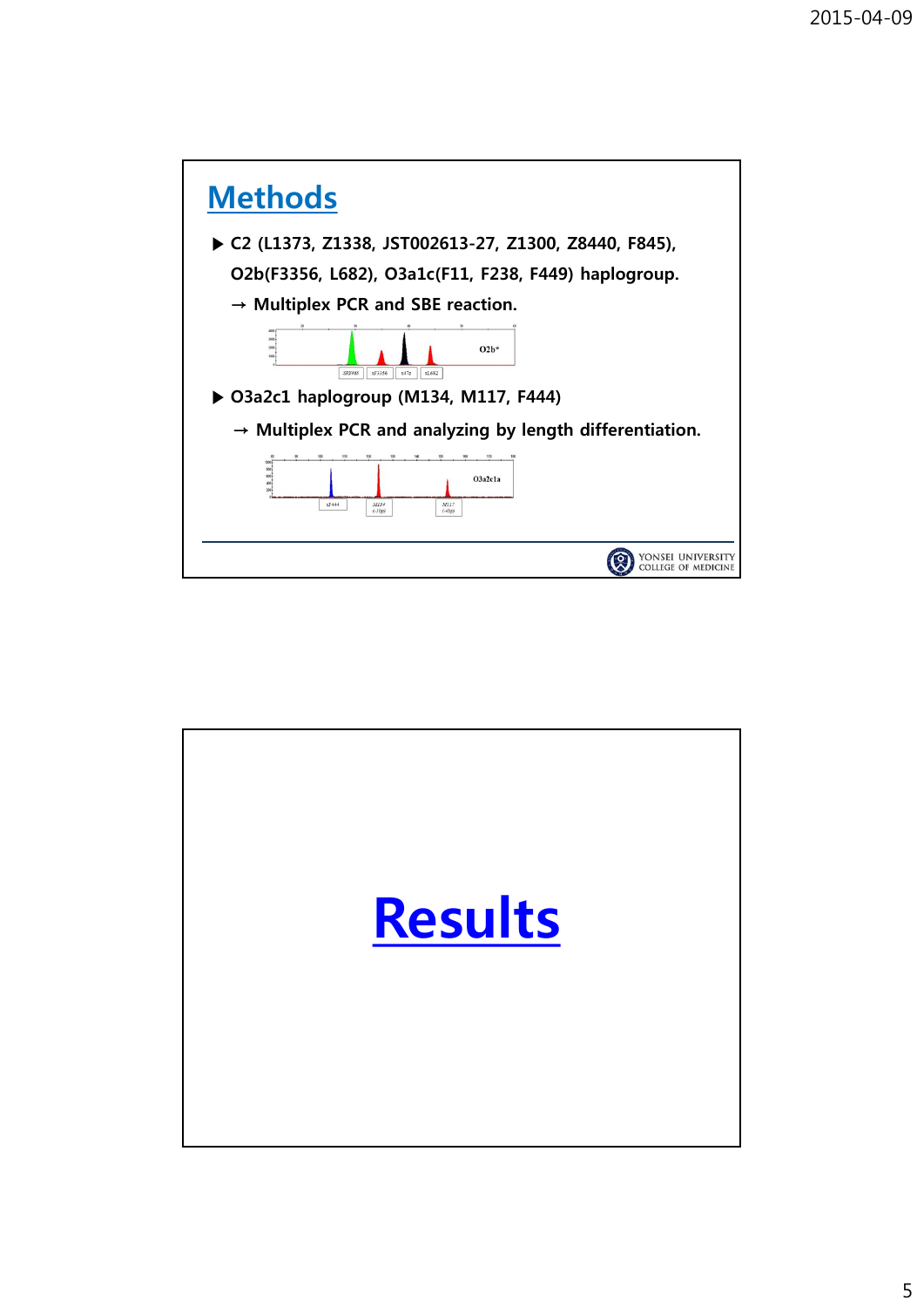

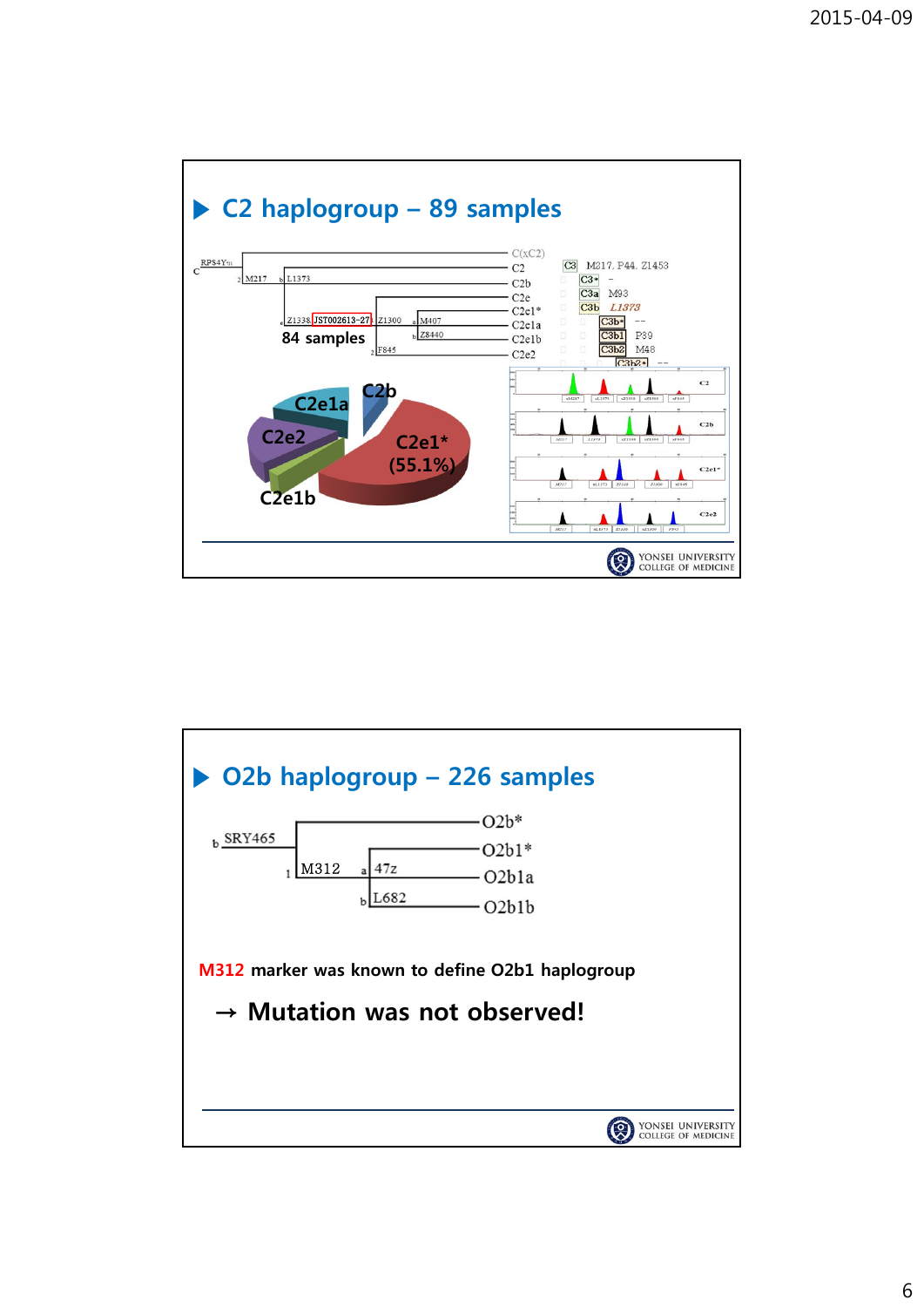

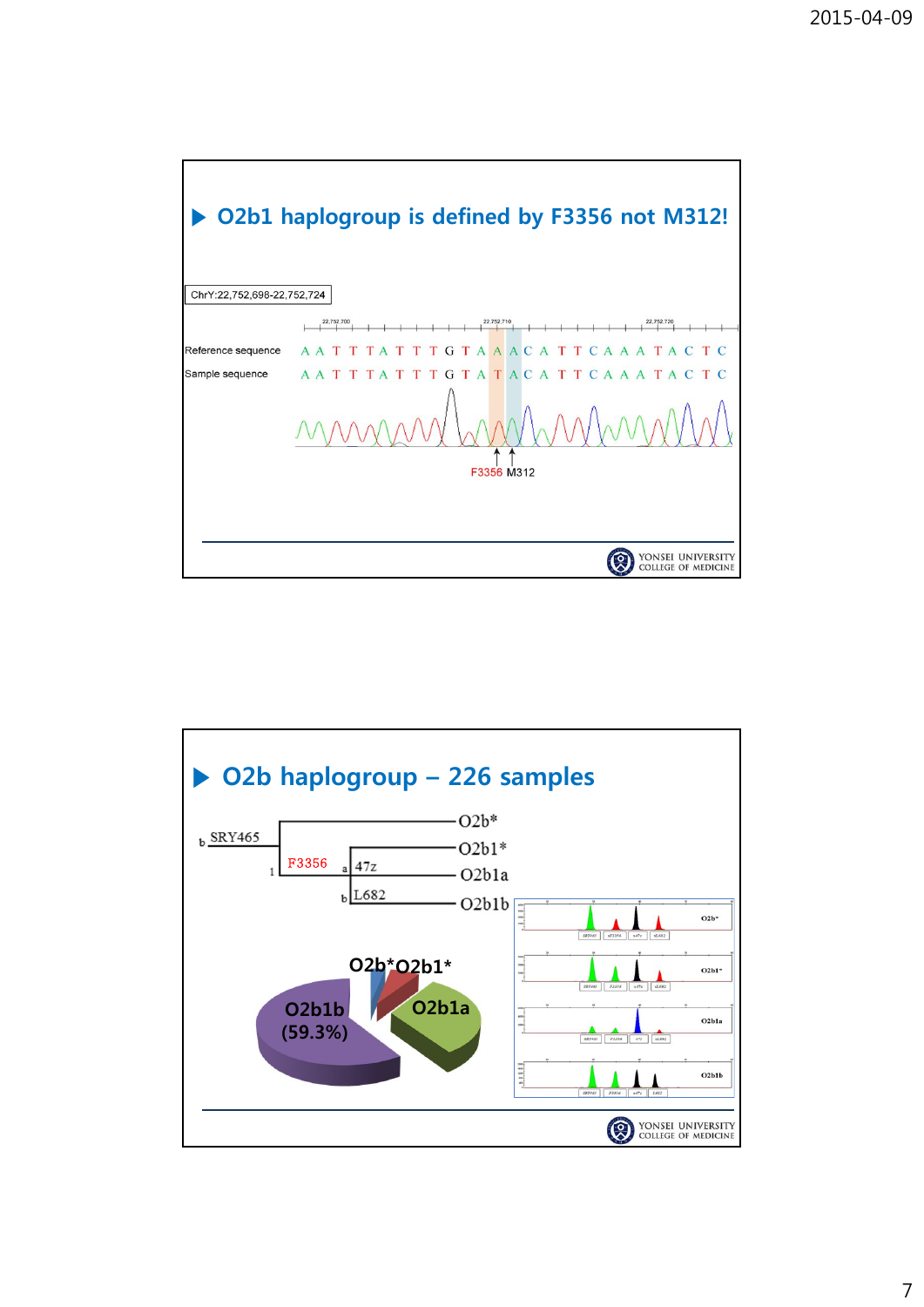

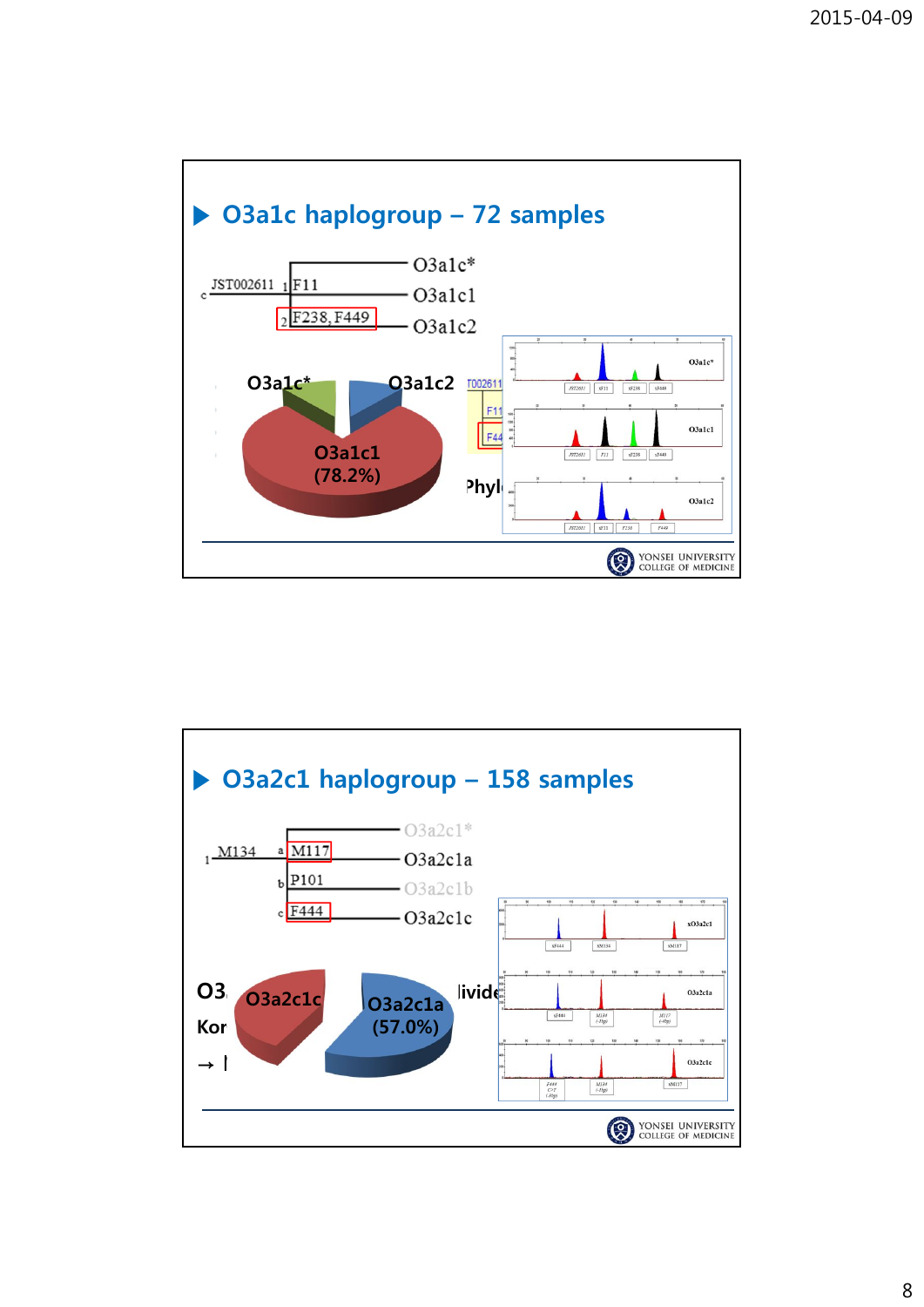